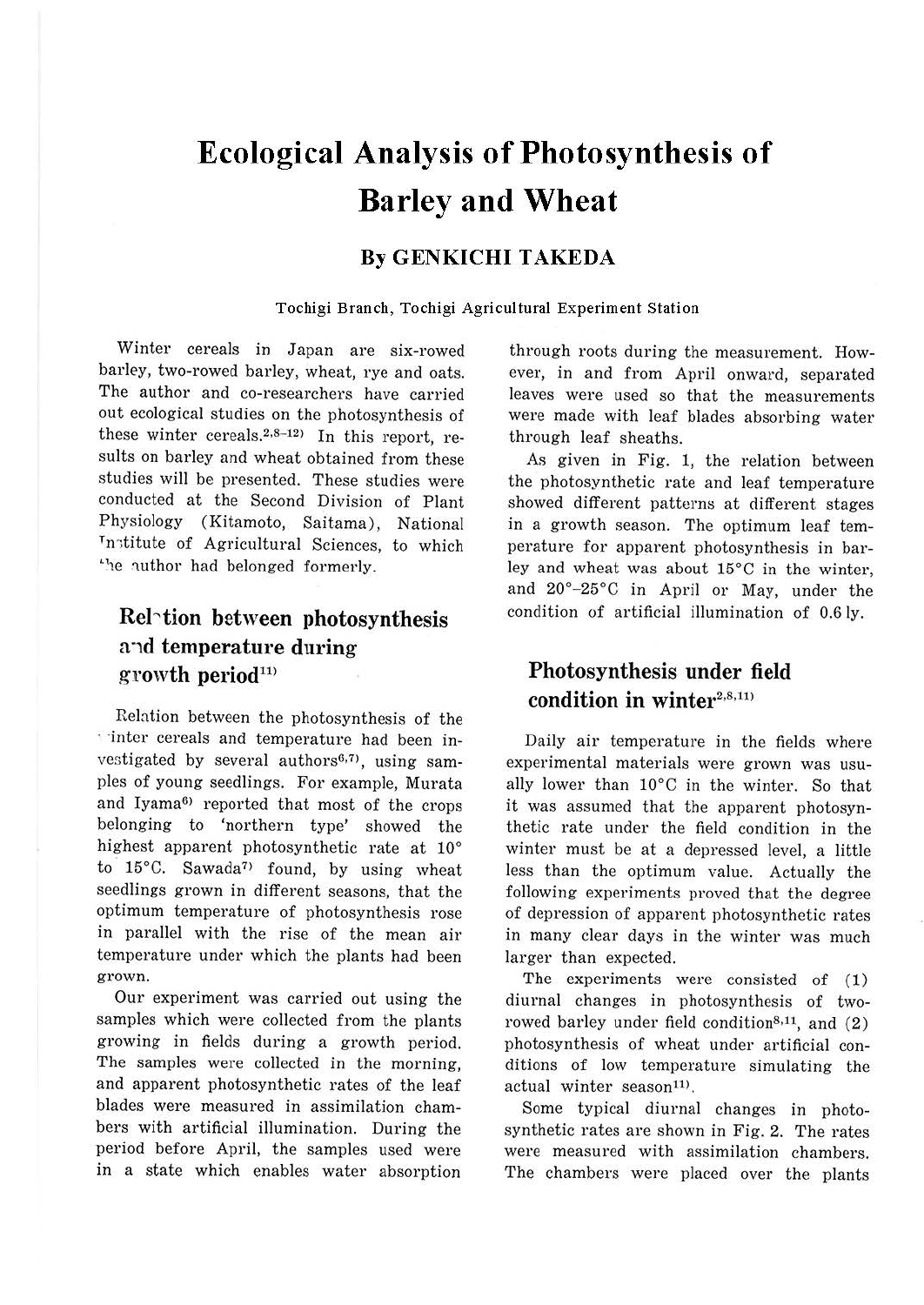ten minutes before each sampling of air for the measurement, and then removed soon after the air sampling, for the purpose of keeping the plants under natural conditions as far as possible. The air temperature inside the chamber was higher than the ambient air temperature, especially at midday with differences of 5° to 8°C.

By comparing the apparent photosynthetic rates of Dec. 22, Jan. 13 and Jan. 21 to that of Dec. 23, it was made clear that the apparent photosynthetic rate was depressed to a great extent on Jan. 21, and depressed until about noon on Dec. 22 and Jan. 13. Although air temperature inside the chambers on Jan. 21 was almost similar to that on Dec. 22 and Jan. 13, the freezing of soil lasted until evening on Jan. 21, until about noon on Dec. 22 and Jan. 13, whereas no soil freezing occurred on Dec. 23.

It is assumed based on the above results and other reports $3,4,7$  that there are four types of relationships between the apparent photosynthesis and the temperature (from the preceeding night to the daytime of a day) under field conditions in the winter.

(1) When the air temperature from night to daytime is rather high and the soil is not frozen, the photosynthetic activity may be kept to be normal, judged from the relation observed between photosynthesis and temperature as shown in Fig. 1.

(2) When the air temperature from night to daytime is low, the depression of photosynthesis may be large and continues until evening.

(3) When air temperature is kept below 0°C for a Jong time from the night to the morning the soil surrounding the main root zone may be frozen. When the freezing of soil continues until daytime, the depression of photosynthesis may be large and continues until evening, in spite of rising of air temperature.

(4) When the minimum air temperature in the morning is below 0°C but the soil freezing does not continue for long time, the depression of photosynthesis may occur only in the morning.

On the other hand, Koh et al.<sup>4)</sup> examined an after-effect of low night temperature on photosynthesis in the following daytime, and attempted to determine the mechanism of depression in apparent photosynthesis. They concluded that the depression of apparent photosynthesis was attributable not to the acceleration of photorespiration, but to the depression of photosynthesis itself, and that this depression was caused by both decreases in the stomatal aperture and the photosyn-



Fig. 1. Changes of relationship between leaf temperature and apparent photosynthesis of leaf blades by growth stages in two-rowed barley and wheat

- Note: 1) Photosynthetic rates are expressed by the ratio to the photosynthetic rate at optimum temperature.
	- 2) Numerals in the figure indicate the leaf position on a main stem.
	- 3) A: Jan. 16~24, 1973, B: Feb. 24~27, 1972, C: Mar. 30~Apr. 1, 1972, D: May 2~4, 1972, E: May  $16 \sim 17$ , 1972.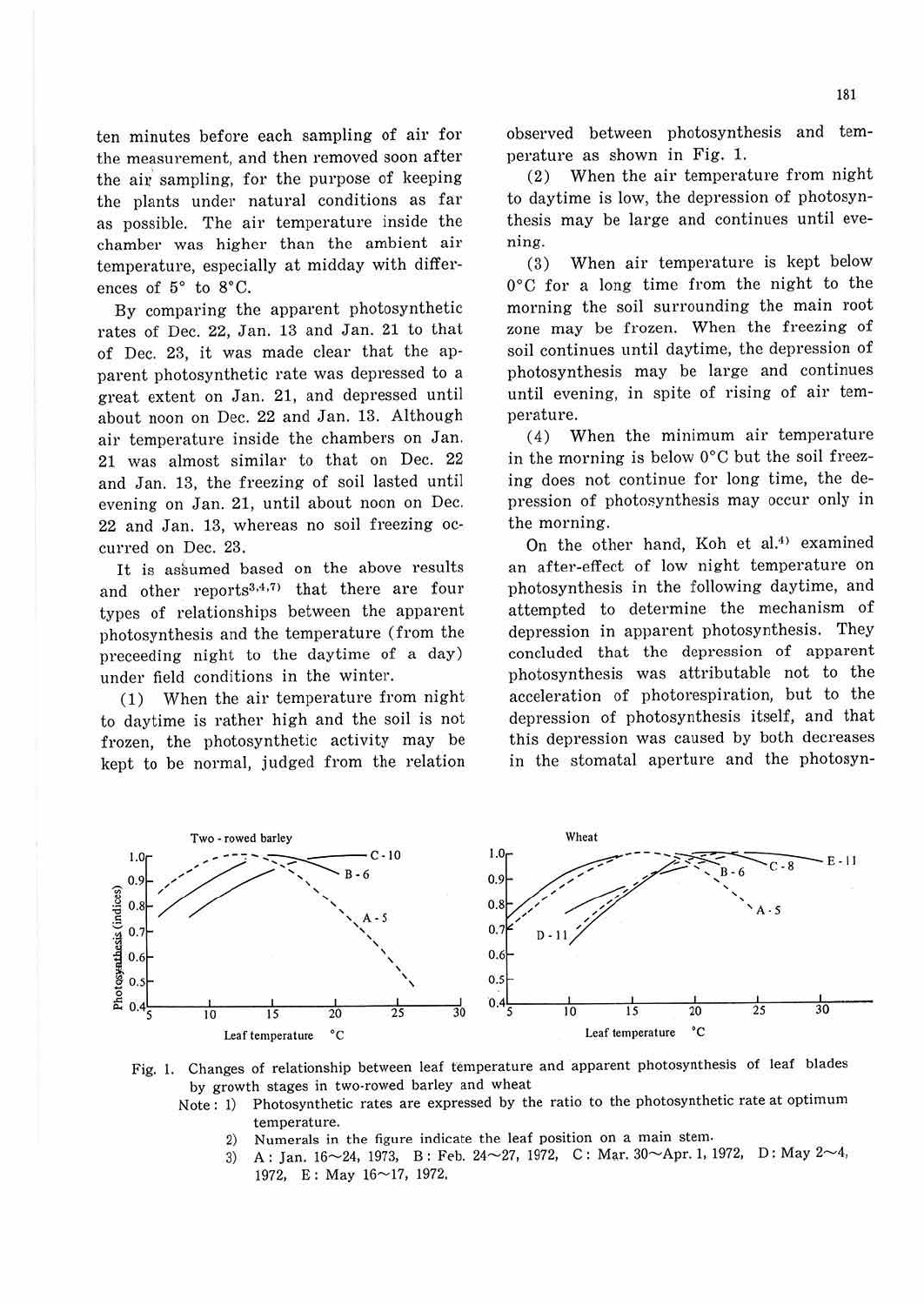

Fig. 2. Apparent photosynthesis (open circles) and air temperature inside the chambers (closed circles) in relation to solar radiation under field condition, in two-rowed barley (1969  $\sim$ 1970).

Note) Numerals in the figure indicate the time of day.

thetic activity within mesophyll.

## Photosynthetic ability of various organs in ripening stage<sup>9,10,11,12)</sup>

One of the interesting characters related to the photosynthetic production in winterbarley and -wheat is that photosynthetic activity of various organs other leaf blades become to be conspicuous in a later growing stage. After the experiments by Thorne<sup>13,14)</sup>. photosynthetic rates of the various organs have been measured directly by many workers.

Photosynthetic ability of various organs is shown in Fig. 3 and Fig. 4. All samples were collected from the field, separated from adjacent organs, and their photosynthetic rates were measured. These rates represent gross photosynthesis measured under controlled conditions in assimilation chambers with artificial illumination of  $0.6 \text{ ly·min}^{-1}$  and with surface temperature of each organ kept at 18°~23°C, and were referred to "photosynthetic ability" in this experiment.

In the ripening stage, as shown in Fig. 3, the gross photosynthetic ability of leaf blades per productive tiller decreases more drastically than that of other photosynthetic organs.

The contribution of each organ to the total gross photosynthesis of a productive tiller is shown in Fig. 4, calculated from Fig. 3 on an assumption that every organs are equally illuminated. Awn photosynthesis in barley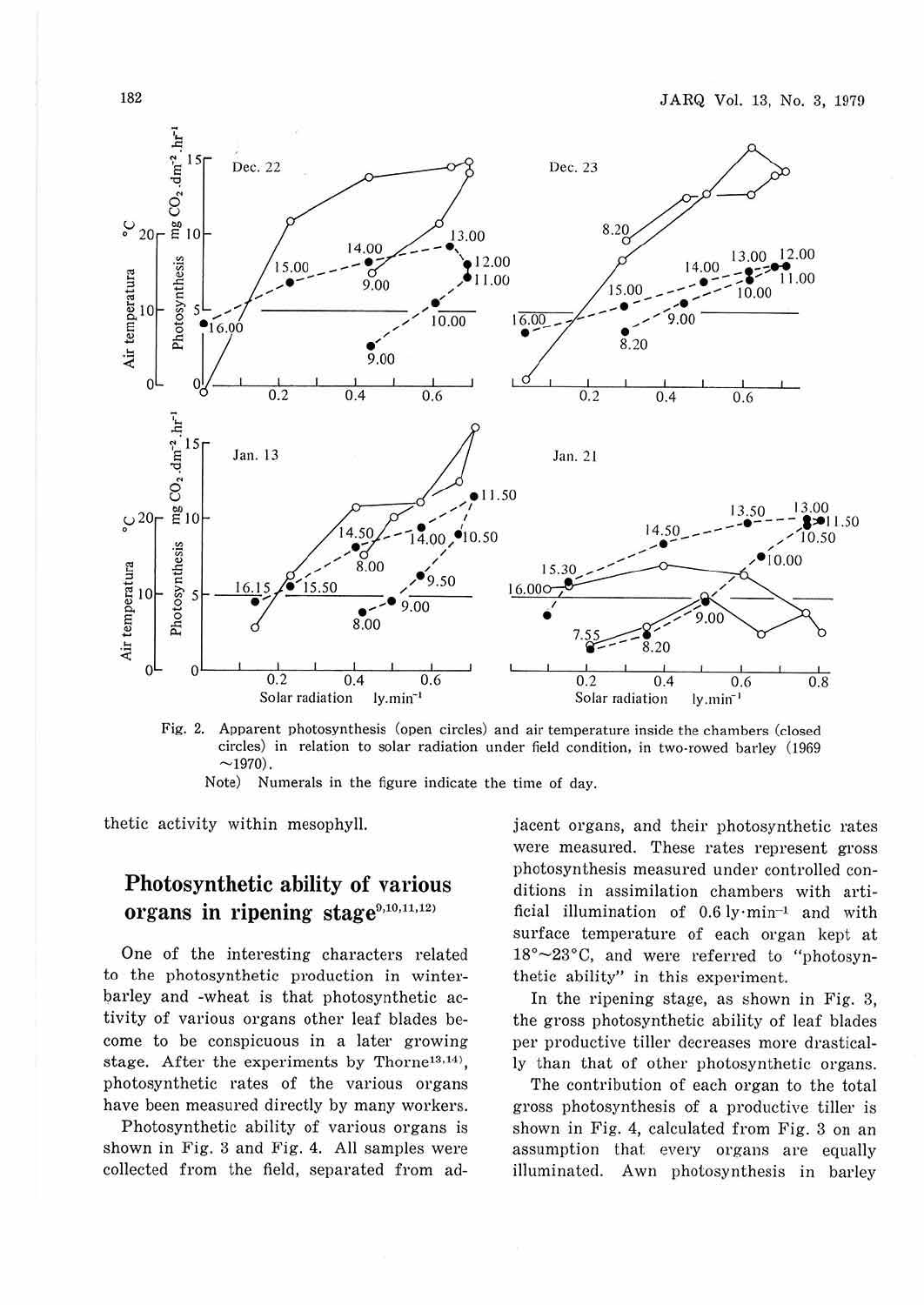

Fig. 3. Gross photosynthesis of various organs per productive tiller in the ripening stage, in six-rowed barley (sown in 1969) and wheat (sown in 1970) . Note) O-O: Ear, O······O: Leaf blade,  $\bullet - \bullet$ : Leaf sheath,  $\bullet$ ······· · Culm





Note) 1: Leaf blade, 2: Leaf sheath, 3: Culm, 4: Ear (4': Glume, 4": Awn)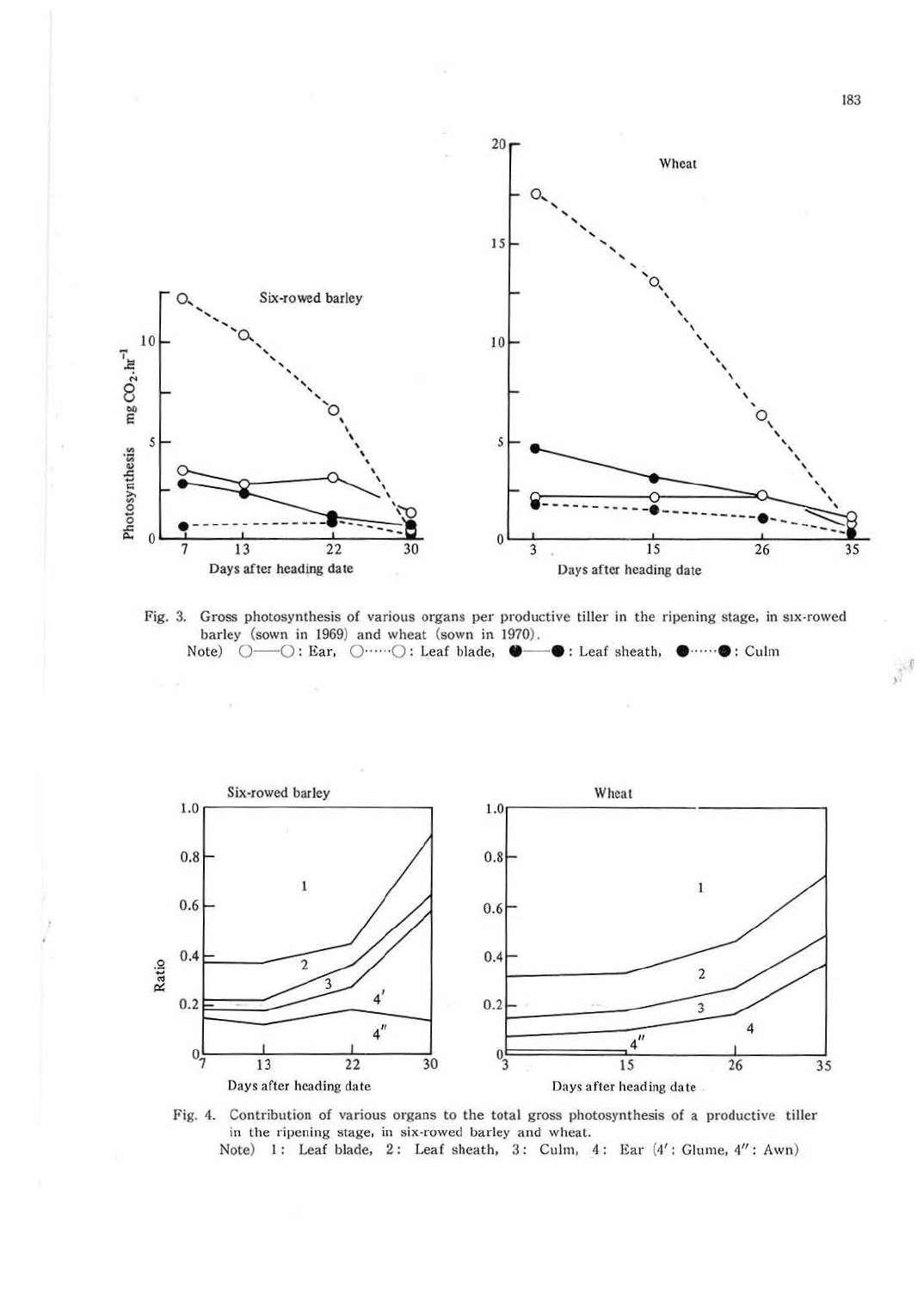occupies greater part of ear photosynthesis, especially in the early and middle ripening stage. On the contrary, the photosynthetic ability of awn in wheat is nearly nothing. Thus, the contribution of ears is clearly found to be greater in barley than in wheat. The contribution of leaf blades is high in the early ripening stage, but decreases drastically at the later stage, in both crops.

Next, the contribution of various organs to grain production in barley was calculated by simulation experiments as follows.

A basic model for simulation of dry-matter growth of six-rowed barley was designed and formulated, using the modified structure taken from the model by Iwaki<sup>1)</sup>. It was assumed in the structure of the model that all of the ears are distributed in the top layer of the canopy, and the daily gross photosynthesis of the canopy was calculated by the equations obtained by modifying the equation of Kuroiwa<sup>5)</sup>. The contribution of each organ to grain production was calculated by eliminating the photosynthetic ability of organs other than leaf blade. It was 28% for ear, 35% for leaf sheath and culm, and 37% for leaf blade, in case of neglecting redistribution of photosynthate. The contribution of ears in

wheat has not been calculated directly, but is assumed to be about  $10\nu 15\%$ .

### Growth analysis of dry-matter production<sup>9,11)</sup>

Watson et al.<sup>15)</sup> calculated leaf area index (L) including the green surface of sheaths and the exposed stems in wheat, and then calculated net assimilation rate by using L.

In our experiment, a new index LAI\* was introduced by the following equation.

|  | total gross photosynthesis per<br>$LAI^* = LAI \times \frac{productive \text{ filter}}{gross \text{ photosynthesis of } leaf}$ |  |                              |  |  |  |  |  |
|--|--------------------------------------------------------------------------------------------------------------------------------|--|------------------------------|--|--|--|--|--|
|  |                                                                                                                                |  | blades per productive tiller |  |  |  |  |  |

Where, LAI is an index of leaf blade surface area.

Net assimilation rate calculated by using LAI\* was referred to NAR\*.

The difference between LAI\* and LAI indicates an assumptive leaf blade surface which expresses the photosynthetic ability of various organs other than leaf blade in terms of an additional leaf area.

As shown in Table 1, the difference in barley is about 0.8 at ten days before the

|                                  |        | DEC.<br>24 | JAN.<br>19 | FEB.<br>23 | APR.<br>2 | APR.<br>14 | APR.<br>24 | MAY<br>14 | JUN.<br>4 |
|----------------------------------|--------|------------|------------|------------|-----------|------------|------------|-----------|-----------|
| Dry-matter                       | Barley | 6          | 32         | 64         | 256       | 458        | 947        | 1,116     |           |
| $g \cdot m^{-2}$                 | Wheat  | 19         | 40         | 81         | 285       | 422        | 810        | 1,206     | 1,499     |
| LAI                              | Barley | 0.20       | 0.35       | 0.73       | 4.23      | 3.72       | 2.76       | 0.34      |           |
|                                  | Wheat  | 0.25       | 0.42       | 0.90       | 3.82      | 4.00       | 3.60       | 2.64      | 0.10      |
| $LAI*$                           | Barley |            |            |            |           | 4.48       | 4.60       | 0.97      |           |
|                                  | Wheat  |            |            |            |           |            | 4.93       | 3.94      | 0.40      |
| RGR                              | Barley |            | 0.178      | 0.139      | 0.255     | 0.340      | 0.390      | 0.068     |           |
| $week^{-1}$                      | Wheat  |            | 0.202      | 0.140      | 0.232     | 0.234      | 0.349      | 0.165     | 0.047     |
| $NAR(NAR^*)$                     | Barley |            | 16.1       | 12.4       | 17.8      | (27.1)     | (57.1)     | (25.0)    |           |
| $g \cdot m^{-2} \cdot week^{-1}$ | Wheat  |            | 17.3       | 13.0       | 18.3      | 20.5       | (47.0)     | (36.3)    | (29.8)    |

**Table** 1. **Growth analysis of dry-matter production** in **six-rowed barley and wheat, sown in** 1970

Germinating date: November 5

Heading date of the barley: April 24

Flowering stage of the wheat: April 30